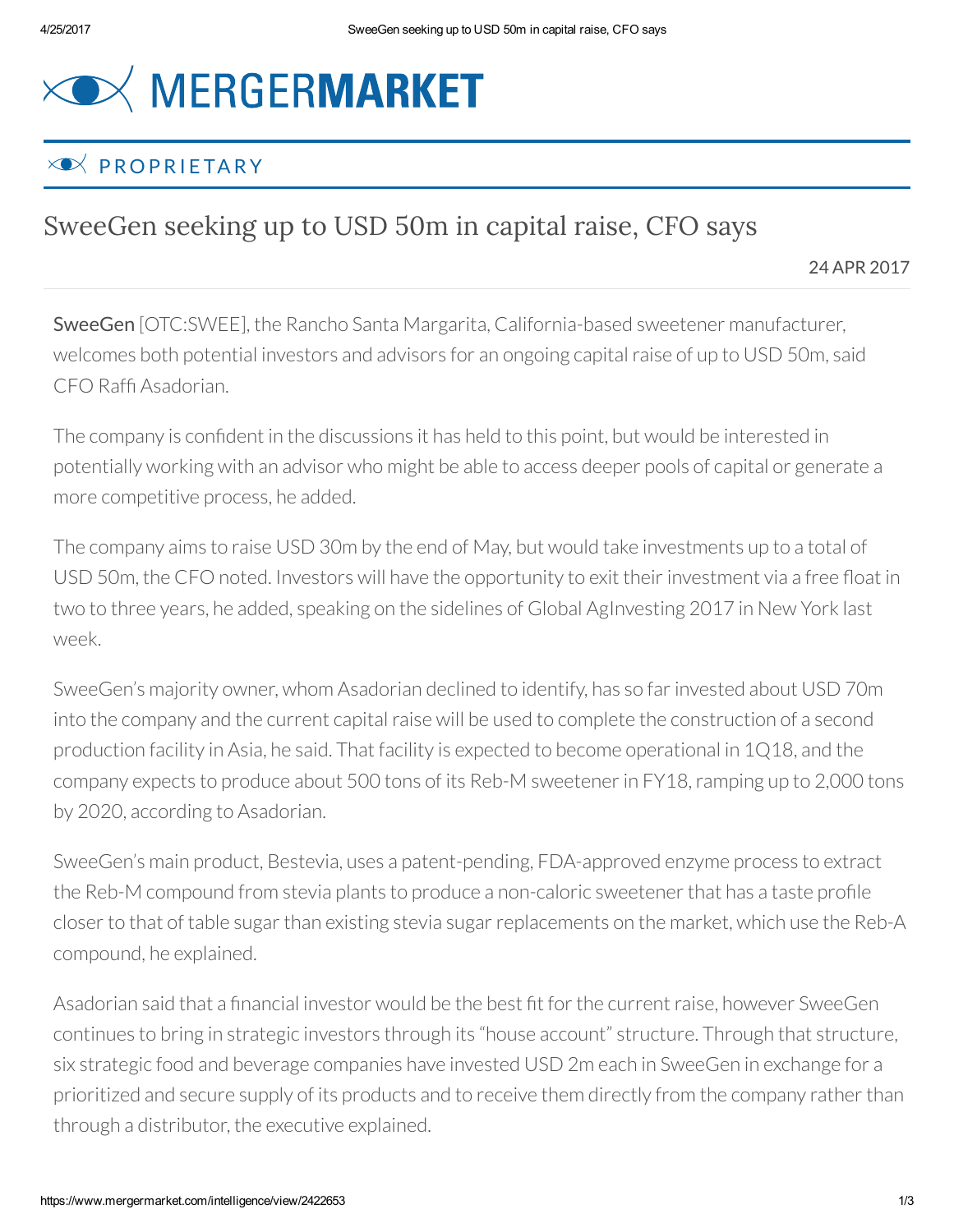The six are Coca-Cola [NYSE:KO], Givaudan [VTX:GIVN], Mondelez International [NASDAQ:MDLZ], Ferrero, Danone [EPA:BN], and Kraft Foods NASDAQ:KRFT, Asadorian said. The company has also signed an exclusive distribution agreement for all non-house accounts outside of China with Ingredion [NYSE:INGR].

The company began selling Bestevia earlier this year and is currently the only Reb-M producer on the market, he added.

Demand for non-caloric sweeteners has skyrocketed in recent years as consumers have become increasingly conscious of their sugar intake. Asadorian said he expects the food industry could potentially face a public health reckoning over sugar similar to what the tobacco industry has faced over the past three decades.

So far, most sugar replacements have not succeeded in replicating the flavor of sugar, but the global sweetener market is estimated to be about USD 90bn, according to a SweeGen presentation. About 40% of sugar is used in beverages and 70% of that usage is expected to be replaced by non-caloric sugar replacements by 2021, the presentation said.

SweeGen has a current market cap of about USD 11.5m.

by Nicholas Clayton in New York

| Grade: Confirmed              |                                      |
|-------------------------------|--------------------------------------|
| <b>TARGET</b>                 | <b>Countries</b>                     |
| <b>SweeGen</b>                | <b>USA</b>                           |
| <b>OTHERS</b>                 | <b>States</b>                        |
|                               | California (CA)                      |
| Danone SA                     | <b>Sectors</b>                       |
| <b>Kraft Heinz Company</b>    | Consumer: Foods                      |
| <b>The Coca-Cola Company</b>  | <b>Sub-Sectors</b>                   |
| <b>Givaudan SA</b>            | Food ingredients                     |
| <b>Ingredion Incorporated</b> | Sugar and confectionery              |
| Mondelez International, Inc.  | <b>Topics</b>                        |
| <b>Ferrero SpA</b>            | Advisory Invitation (Bankers, Other) |
|                               | California (Southern)                |
|                               | Companies for sale                   |
|                               | <b>Growth Capital Raise</b>          |
|                               | Private equity related               |